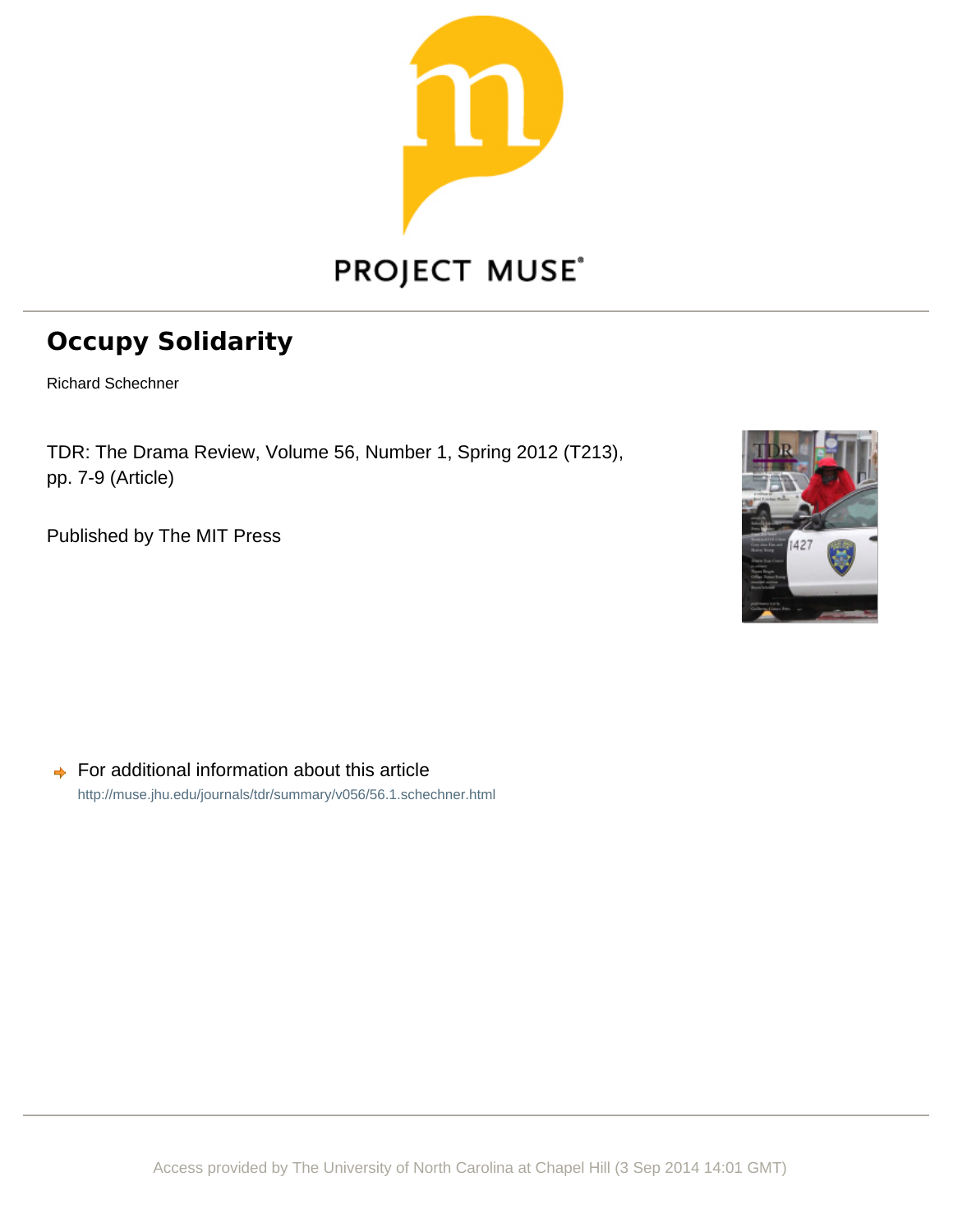# **Comment Comment** *Richard Schechner*

### *Richard Schechner*

Sometimes clichés and platitudes are useful. So here're some: Ignorance is the plague. Xenophobia is the plague.

Hatred of others is the plague. Greed is the plague. Eradicate the plague. Performances are—or at least can be—model utopian societies. Workshops are ways to destroy ignorance; rehearsals are ways to creatively relate to others not by submerging or ignoring differences, but by exploring differences as the group devises a generous common way forward. Performances can hold up to public view the outcome of such active research. Performance studies—and other "studies" as well—can provide the critical lenses necessary to understand how societies work (or fail) as individuals and groups embody and enact their personal and collective identities.

At this moment, as I write, the Occupy Wall Street movement is extremely active in New York's Zuccotti Park (felicitously located at the corner of Broadway and Liberty). Other "Occupy" sites—encampments often—have sprung up around the US and beyond. There are Occupy sites in so many places that I can only name a few: Atlanta, Baltimore, Albuquerque, Denver, Boston; and overseas, Cape Town, Hong Kong, Jakarta, Tokyo, Brussels, Copenhagen, Moscow, Helsinki, Madrid... The Occupy London Stock Exchange is set up on the doorsteps of St. Paul's Cathedral. Up until now, with a few exceptions, the Occupy movement has been peaceful—the violence that has occurred has been the result of police intervention. In the Occupy movement, I and others hear loud and clear echoes of the great freedom and student movements of the 1960s and 1970s. There are also links—conceptual and strategic—to the Arab Spring uprisings, from Tunis to Cairo, largely peaceful, to the bloody encounters in Syria, Yemen, and Libya.

The driving slogan of the Occupy movement is "We are the 99%"—meaning that the people gathered belong to the vast majority who do not control the wealth of nations. In Zuccotti Park when I visited, the community comprised mostly younger (under 35) and well-educated people. There were seminars, speeches amplified by call-and-response instead of megaphones (to abide by New York's laws against unlicensed loudspeaker systems), drumming and dancing, art displays, petitions circulating, food being shared, and many other indications of creativity and goodwill. At the same time, the park was an isolate, surrounded by police and, I suppose, also infiltrated by undercover agents. The Occupiers were not so much marginalized as quarantined. Ordinary life went on outside of the park. And the long-term strategy of the authorities seemed to be, "Let them be for now; winter will take care of it. Like the leaves in the park's trees, they will finally be gone." In Oakland, by contrast, the police used tear gas. This kind of response, of course, only enrages the Occupiers and all who sympathize with them. Outside of the US, in Greece and elsewhere, rioting and incipient armed revolution is increasing in opposition to the new economic order being enforced by the 1% and their minions. The struggle has barely begun, again.

Yes, I have a utopian option. It involves detaching labor from work, and pay from labor; lifelong education and support—the creative use of the automation and digitization that is dissolving the industrial model of human production, profit, and wages. Such a utopian option is not around the corner, but neither is it as far away as you might imagine.

For all this—from the Occupy movement and Arab Spring to visions of a society where the vast majority of people are paid because they exist, engage in lifelong education, art-making, and other creative activities—I am inhabited by two contending sets of feelings, intuitions, attitudes, observations, and thoughts. On the one hand, I regard with satisfaction my extremely local world of performance studies. I celebrate its indices of success—the growing number of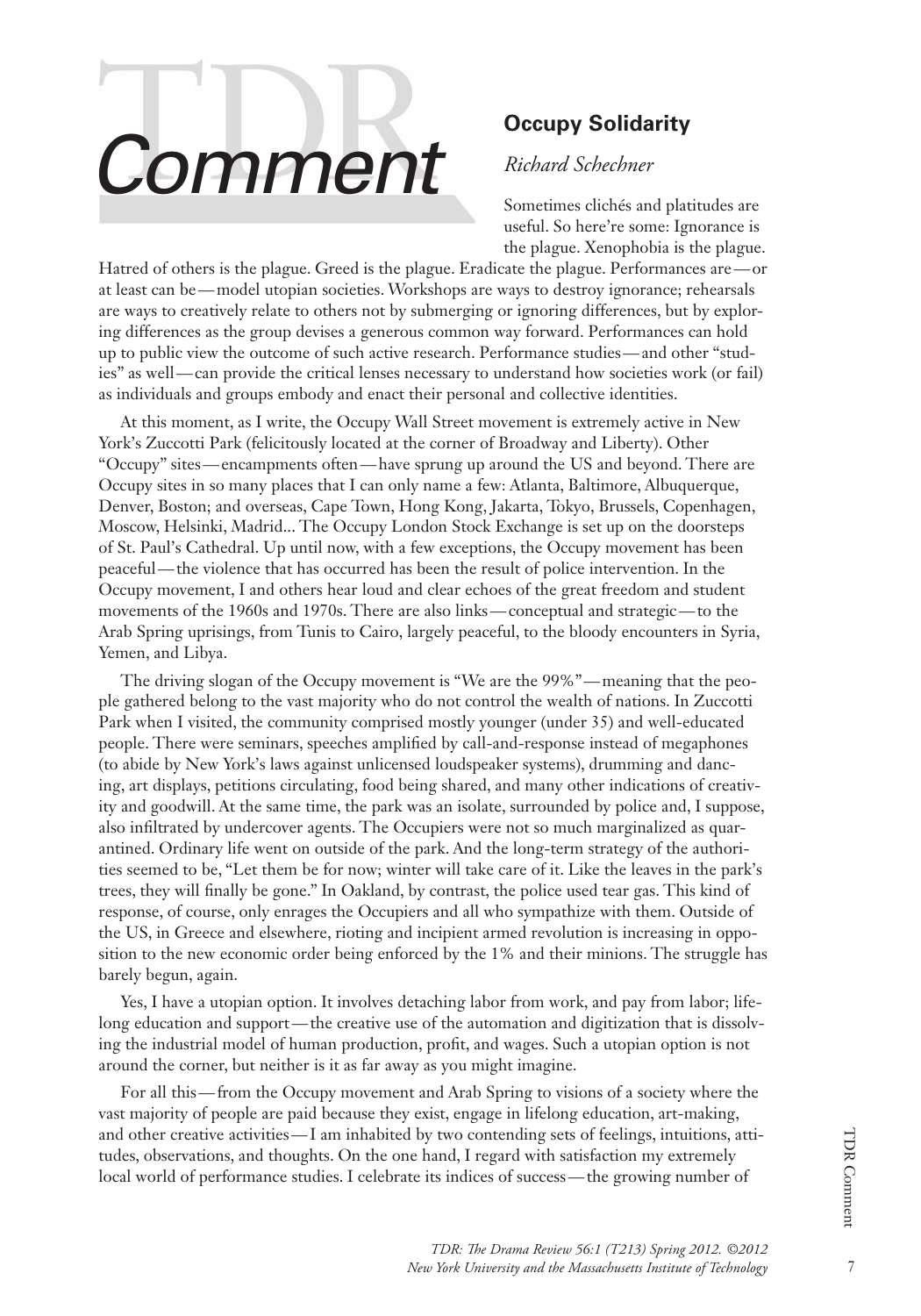programs and departments globally, the quality and quantity of scholarship across a broad spectrum of subjects and methodologies, and the huge amount of artistic work it informs. On the other hand, when I am not dreaming of Occupy, I realize that in terms of economics, politics, the environment, human rights, and health, humankind is not reforming its practices deeply, broadly, or swiftly enough to avert the onrushing catastrophe. So what should drive my—and, by extension, your—future? The incipience of the Occupiers or the logic of the catastrophe? To what degree ought we think locally (for me, performance studies, academia, theatre work, etc.) and to what degree, globally? If we think both at the same time, how can we rectify two so very different temperature readings? What can performance studies do to help save the world?

I am embarrassed to ask such a question and humiliated if I do not ask it. Worse, I do not have a clear answer. I do know that movements such as Occupy Wall Street demand a shift from parochial concerns, from each tending her own garden, working within his own "identity community," to concerns about "the whole," the overall community, the future of the planet.

Here I will leave off.

Next week, I will be teaching my Monday night class on Ritual, Play, and Performance in Zuccotti Park.

#### **Postscript**

The Occupy Wall Street Zuccotti Park encampment was swept by police from the park in the wee hours of Tuesday 15 November. Occupiers have been assaulted and evicted from other sites nationwide. The Occupy movement is no longer mostly a street action.

Mainstream politicians are trying to co-opt Occupy. Do these politicians intend to redistribute the wealth or make any kind of fundamental structural change to society? Occupy is very popular on social networks. An 8 December 2011 Google search yielded 575 million entries. Hundreds of thousands of people use Occupy-related Facebook sites to stay connected to the movement. Are these web-radicals willing to put their physical bodies on the line in order to force a redistribution of wealth? Exactly what the future of Occupy will be is not certain.

What strikes me, and very positively so, is how much Occupy is a "solidarity" rather than "particularist" movement. Since the 1980s at least, there has been no one over-arching progressive movement issue. Actions have been on behalf of some specific group. All to the good. But Occupy's "We are the 99%" signals an important shift. The aim is to include (just about) everybody. Those who are suspicious of Occupy warn that such a solidarity stance favors those already occupying places of privilege: educated whites, mostly urban, largely under 40. True up to a point, but the crowds I walked among in Zuccotti Park were not monochrome, and the causes espoused were broad-spectrum. The unifying theme was solidarity in favor of a redistribution of wealth and power. Occupy's big umbrella is one all particularists can stand under; and its inclusive banner is one people of all persuasions can wave.

From this perspective, Occupy is a change of heart. As Patchen Markell remarked in a 28 October talk at Harvard:

Much discussion of the Occupy phenomenon has centered on the question of whether this movement can become more than momentary, and whether, to do so, it needs to organize itself around a specific set of concrete political demands. These are not irrelevant questions; but they are curiously inattentive to the specific character of this phenomenon as an *occupation* [...with the] power to sustain itself over time and to draw the attention of new participants and observers. [...] The question of demands or aims is important, but so too is the way in which the occupation has reorganized political attention, orienting its participants and observers toward the invitation represented by the park's public status, presenting them with an opportunity to take this invitation at its word and to test its limits, intensifying a sense of involvement that will be critical to the